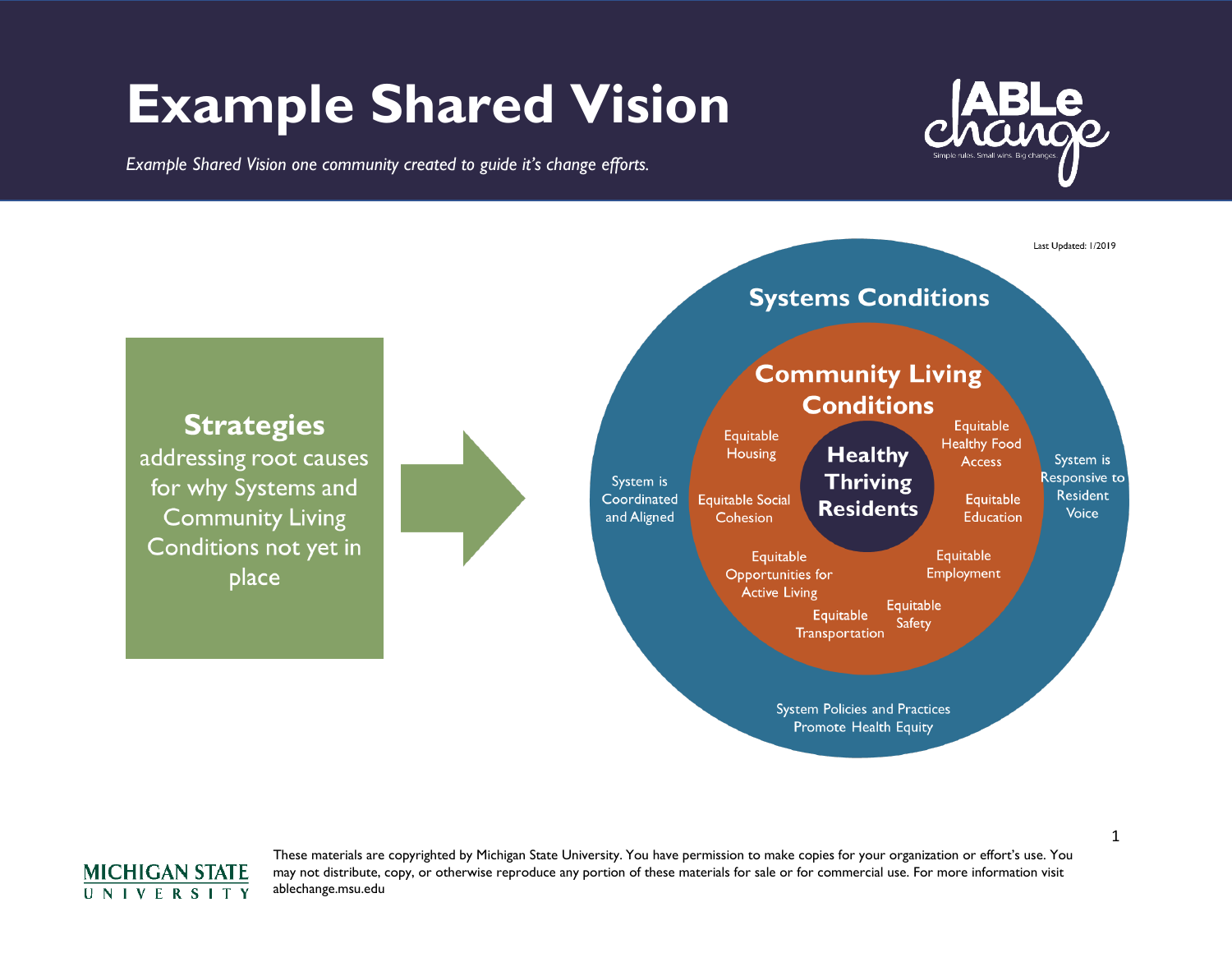

| Visual Representation                                                                          | <b>Details</b>                                                                                                                                                                                                                                                                                                                                                                                           |
|------------------------------------------------------------------------------------------------|----------------------------------------------------------------------------------------------------------------------------------------------------------------------------------------------------------------------------------------------------------------------------------------------------------------------------------------------------------------------------------------------------------|
| <b>Healthy Thriving</b><br><b>Residents</b><br>Population-Level Impact                         | More babies born at healthy birth weight<br>INDICATOR: Percent of babies born at low birth weight<br>(<2,500g), disaggregated by race and ethnicity                                                                                                                                                                                                                                                      |
|                                                                                                | More children and adults at a healthy weight<br>INDICATOR: Percent of children and adults obese, disaggregated<br>by race and ethnicity<br>INDICATOR: Percentage of children and adults with inadequate<br>fruit/vegetable consumption, disaggregated by race and ethnicity<br>INDICATOR: Percent of adults age 20 and older with leisure time<br>physical activity, disaggregated by race and ethnicity |
|                                                                                                | Fewer individuals experiencing depression<br>INDICATOR: Percent of adults with depression, disaggregated by<br>race and ethnicity                                                                                                                                                                                                                                                                        |
| <b>Community Living</b><br><b>Conditions</b><br>What needs to be in place<br>to realize Impact | <b>Affordable housing</b><br>INDICATOR: Fewer affordable homes needed to meet demand of<br>households earning less than \$50k per year                                                                                                                                                                                                                                                                   |
|                                                                                                | Social cohesion and sense of community<br>INDICATOR: Percent of adults age 18 and older without<br>adequate social or emotional support                                                                                                                                                                                                                                                                  |
|                                                                                                | <b>Opportunities for active living</b><br>INDICATOR: Number of people reporting barriers to participate<br>in physical activity                                                                                                                                                                                                                                                                          |
|                                                                                                | <b>Accessible transportation</b><br>INDICTOR: Number of communities that have expanded<br>affordable/ reliable transportation options                                                                                                                                                                                                                                                                    |
|                                                                                                | <b>Neighborhood safety</b><br><b>INDICATOR: Neighborhood crime rates</b>                                                                                                                                                                                                                                                                                                                                 |
|                                                                                                | Livable wage employment opportunities<br>INDICATOR: Number and Percent of employers paying livable<br>wage                                                                                                                                                                                                                                                                                               |
|                                                                                                | <b>High quality education opportunities</b><br>INDICATOR: School funding more equitably distributed across<br>the county                                                                                                                                                                                                                                                                                 |
|                                                                                                | <b>Access to healthy food</b><br>INDICATOR: Percentage of population with low food access,<br>disaggregated by race and ethnicity                                                                                                                                                                                                                                                                        |